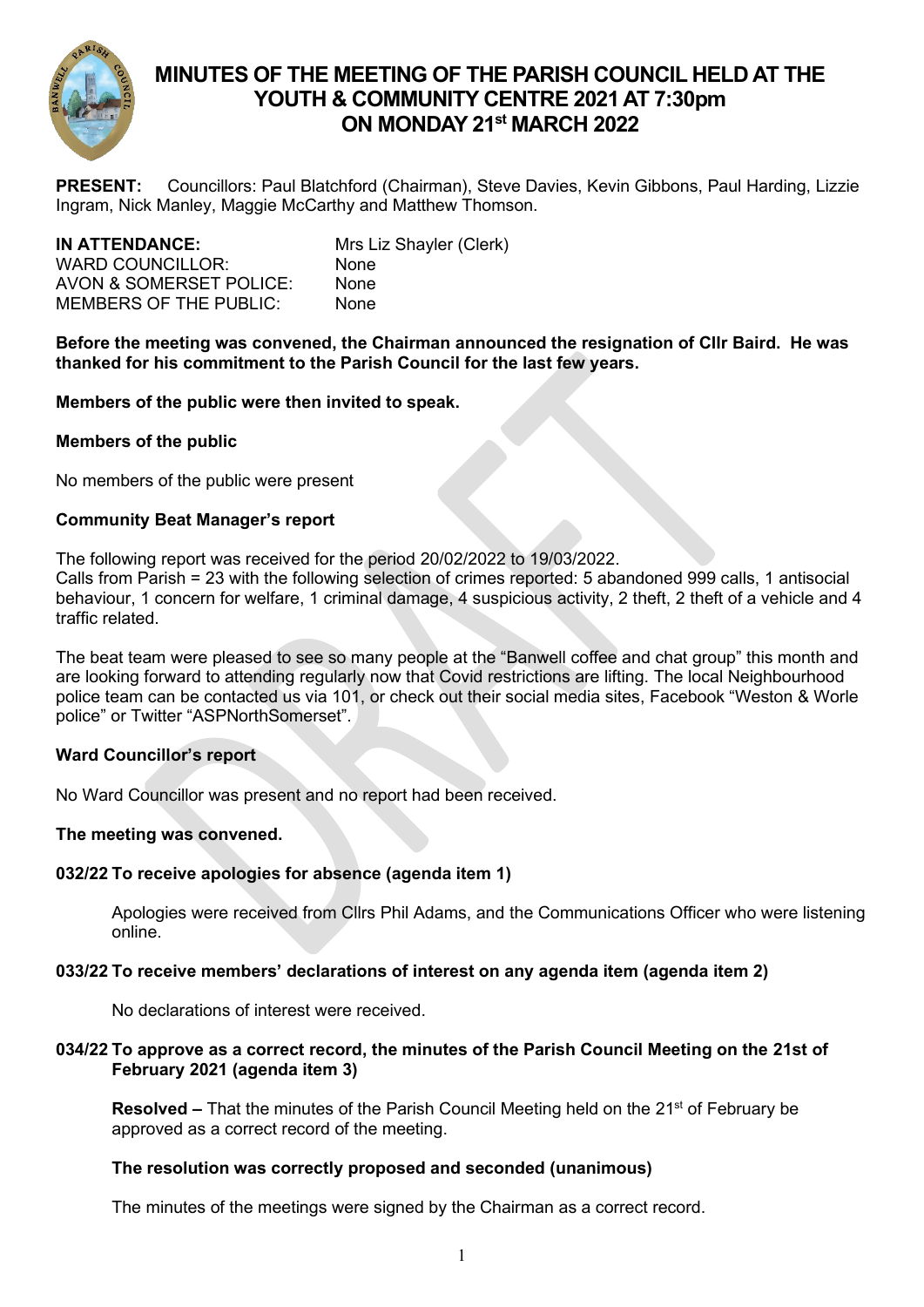# **035/22 To note the following minutes (agenda item 4)**

- i) **Planning Committee minutes from the 7th of March 2022** The minutes were noted
- ii) **Youth & Community Centre Committee minutes from the 7th of March 2022** The minutes were noted
- iii) **Employment Committee minutes from the 7th of March 2022** The minutes were noted
- **036/22 To confirm the recommendation from the Employment Committee to the increase of spinal point for the Clerk from 30 to 31 and the Communications Officer from 10 to 11 and the nationally advised pay increase to spinal points backdated to the 1st April 2021 (agenda item 5)**

**Resolved –** To confirm the recommendation from the Employment Committee to the increase of spinal point for the Clerk from 30 to 31 and the Communications Officer from 10 to 11 and the nationally advised pay increase to spinal points backdated to the 1<sup>st</sup> of April 2021.

# **The resolution was correctly proposed and seconded (unanimous)**

# **037/22 To note the training and events available and agree any attendance (agenda item 6)**

# i) **ALCA e-learning on nimble**

The training was noted

# ii) **Communications Training via ALCA**

The training was noted

# iii) **Finance Training via ALCA**

The training was noted

# iv) **'Scribe' Finance Training via ALCA**

The training was noted

# v) **28 th April 6:30pm ALCA Planning in Plain English £40**

**Resolved** –To approve the attendance of Cllr Gibbons for £40.

The resolution was correctly proposed and seconded (unanimous)

# vi) **14th July 9:15am – 12 ICCM Establishing & Managing Gardens of Remembrance £80**

**Resolved –**To approve the attendance of the Clerk for £80.

# **The resolution was correctly proposed and seconded (unanimous)**

# **038/22 To receive the Officer report/Exchange of information (agenda item 7)**

### i) **Councillor Profiles and videos on the website**

The Communications Officer intends on doing another 'Get to Know Your Council' in May 2022 to fill any vacancies. As part of this and also the Quality Council award we need to ensure the website is up to date with a photograph and blurb about every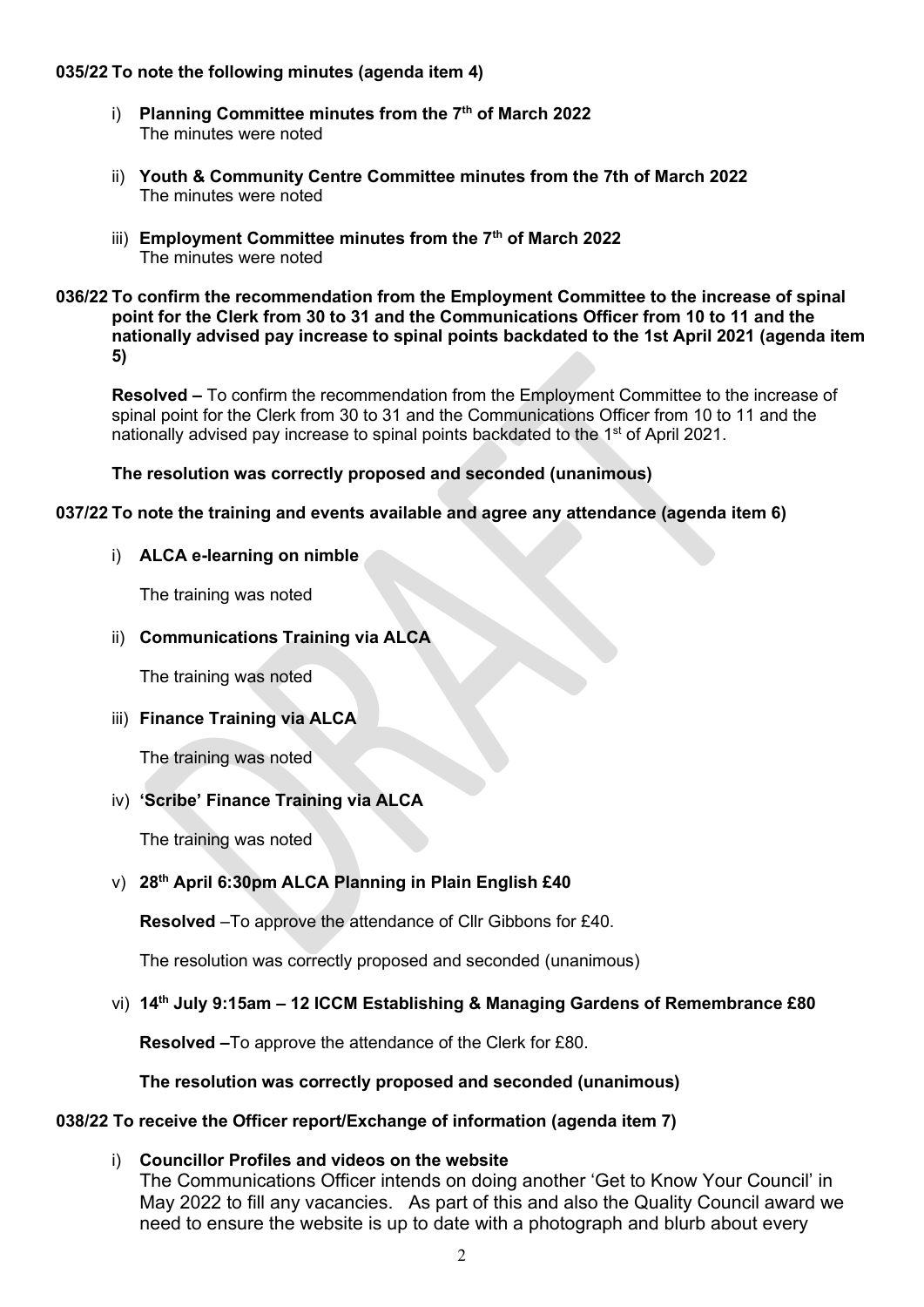councillor. She would also like to work with those Councillors who do not currently have a video so that everyone has one.

## ii) **Wi-Fi & Livestreaming meetings.**

Unfortunately, the ethernet cable is not due to be installed until the end of April. As such the Parish Council meetings will continue to be administered by the Communications Officer at home and the Committee meetings by the Clerk from home.

## iii) **Community Food Project Grant and Social Prescribing Community Grant**

North Somerset have approved both applications totalling £6070 which will be used for Youth Club to fund 2 sets of 6 weeks of cookery lessons, a residential weekend & five 4 hr sessions of activities during the summer holidays.

## iv) **Banwell Bypass Information Event**

The Bypass Information Event is now underway until April 22<sup>nd</sup>. There are three more opportunities to speak to the Bypass Team and we currently have access to the information boards shown at the information event.

### v) **Local Plan Update**

The Local Plan Consultation is now underway until April  $28<sup>th</sup>$ . The face-to-face question & answer session organised for April has now been cancelled due to attendance at the Bypass Event.

## **039/22 To the increase in cost for the dog bin contract and agree a way forward (agenda item 8).**

The Clerk informed the meeting that due to a significant increase in costs, the dog bin contractor has increased to the cost of collections. From £5200 to £5382. This is an annual increase of £182 at approximately £5.17 (previously £5) a bin.

**Resolved** – To agree the increase in contract price for the collection of the dog bins.

# **The resolution was correctly proposed and seconded (unanimous)**

## **040/22 To discuss and agree a way forward in relation to the following Youth & Community Centre contracts (agenda item 9)**

### i) **Streetlight unmetered supply**

**Resolved** – To give the Clerk delegated authority to agree a contract with an unmetered electricity supply provider if new contracts are being allowed before the next meeting on April 18th 2022.

## **The resolution was correctly proposed and seconded (unanimous)**

# ii) **Youth & Community Centre Electricity**

Given that staying with E-On is currently the cheapest option then stay with E-On and requote a month before the end of the contract in July 2022.

# iii) **Water**

**Resolved** – To stay with present water provider.

# **The resolution was correctly proposed and seconded (unanimous)**

# iv) **£236.91 for the quarterly servicing of the disabled access lift**

**Resolved** – To approve the annual charge of £236.91 for the quarterly servicing of the disabled access lift.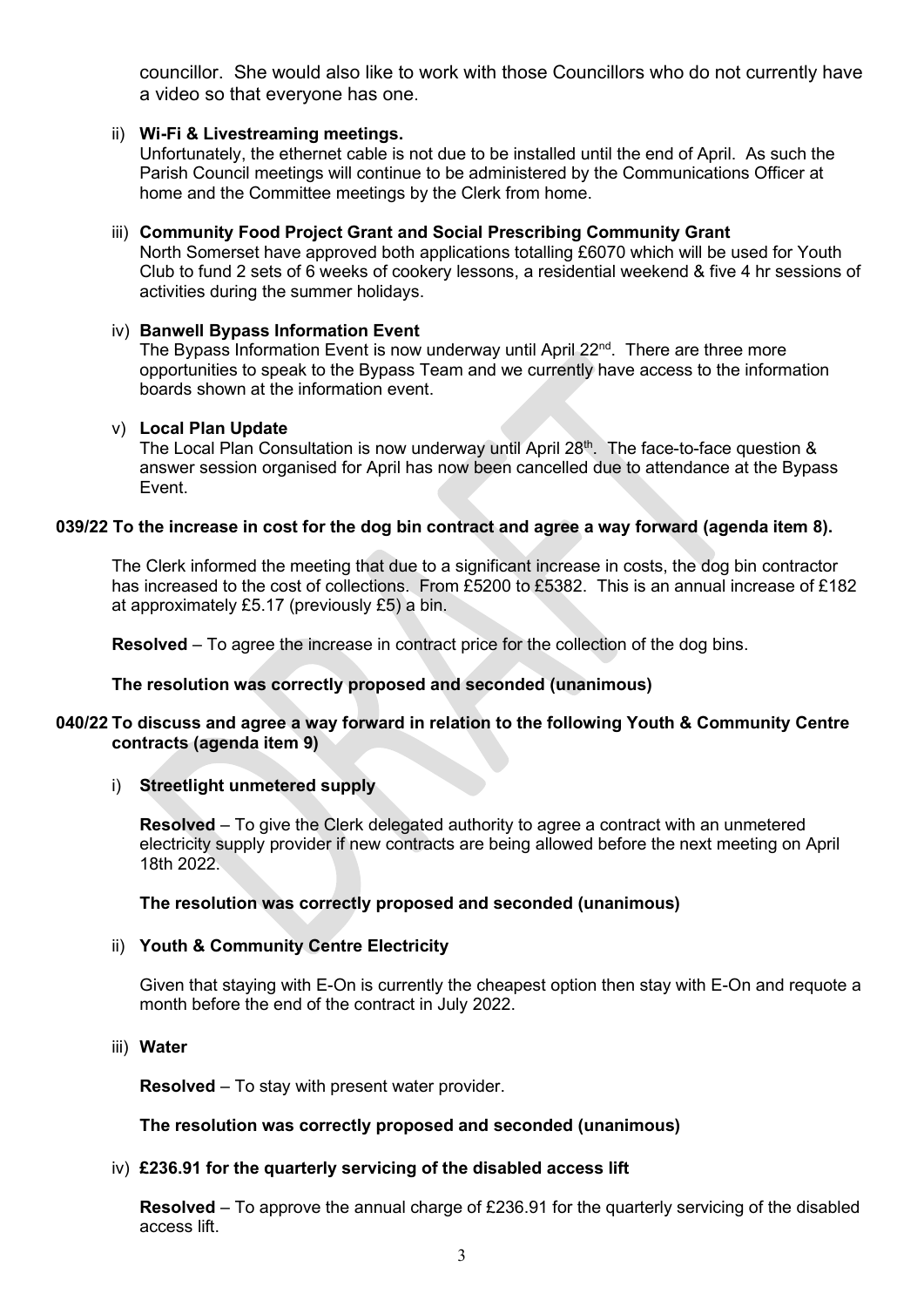# **The resolution was correctly proposed and seconded (unanimous)**

# v) **An additional £15 for each Youth Club Session**

The Clerk informed the Council that the Youth Club Providers would be increasing their session fees from £120 to £135 from the 1<sup>st</sup> of April. This will be discussed at the next meeting.

# **041/22 To consider a grant application from the Women's Institute (agenda item 10).**

**Resolved** – To approve the payment of £200 to the Women's Institute to support their group and to offer them a session with our Communications Officer to support them in increasing their membership.

# **The resolution was correctly proposed and seconded (unanimous with 1 abstention)**

# **042/22 To ratify the purchase of two additional CCTV cameras and the replacement of a third at the Youth & Community Centre for a cost of £795 made by the Clerk using delegated powers (agenda item 11).**

**Resolved** – To ratify the purchase of two additional CCTV cameras and the replacement of a third at the Youth & Community Centre for a cost of £795 made by the Clerk using delegated powers.

# **The resolution was correctly proposed and seconded (unanimous)**

# **043/22 To note and agree how a response will be formulated to North Somersets Banwell Bypass Consultation (agenda item 12).**

**Resolved** – That all members submit their comments to Cllr Manley by the 6<sup>th</sup> of April 2022 for a Parish Council response to be collated for agreement at the next Parish Council meeting.

# **The resolution was correctly proposed and seconded (unanimous)**

# **044/22 To note and agree how a response will be formulated to North Somersets Local Plan Consultation (agenda item 13).**

**Resolved** – That all members submit their comments to Cllr Blatchford by the 6th of April 2022 for a Parish Council response to be collated for agreement at the next Parish Council meeting.

# **The resolution was correctly proposed and seconded (unanimous)**

## **045/22 To agree to carry forward several individual unused 2021-2022 budgets into the 2022-2023 budget (agenda item 14).**

**Resolved** – To agree to carry forward the following unused 2021-2022 budgets into the 2022-2023 budget.

| Cost code                       | <b>Budget</b><br>20/21 | Under-<br>spend | Roll<br><b>Forward</b> | <b>Explanatory note</b>                                                                                                                                 | <b>Minute</b><br>agreed   |
|---------------------------------|------------------------|-----------------|------------------------|---------------------------------------------------------------------------------------------------------------------------------------------------------|---------------------------|
| <b>Officer Training</b>         | £700                   | £236            | £236                   | To pay for the Clerk to attend the<br>National Conference.                                                                                              | E07/22                    |
| Office equipment<br>inc website | £5000                  | £2669.09        | £490                   | £165 for Wifi Router<br>£325 Work to install ethernet cable at YCC<br>not able to be completed until next<br>financial year (£225-£325) estimated cost. | $022/22$ (vi)<br>YC 07/22 |
| <b>Risk Assessments</b>         | £300                   | £187.50         | £99                    | YCC 3-year major review                                                                                                                                 | 022/22 (ii)               |
| Grants                          | £7000                  | £5016.68        | £500                   | <b>Awarded to Banwell Community Singers</b>                                                                                                             | 007/22 (iii)              |